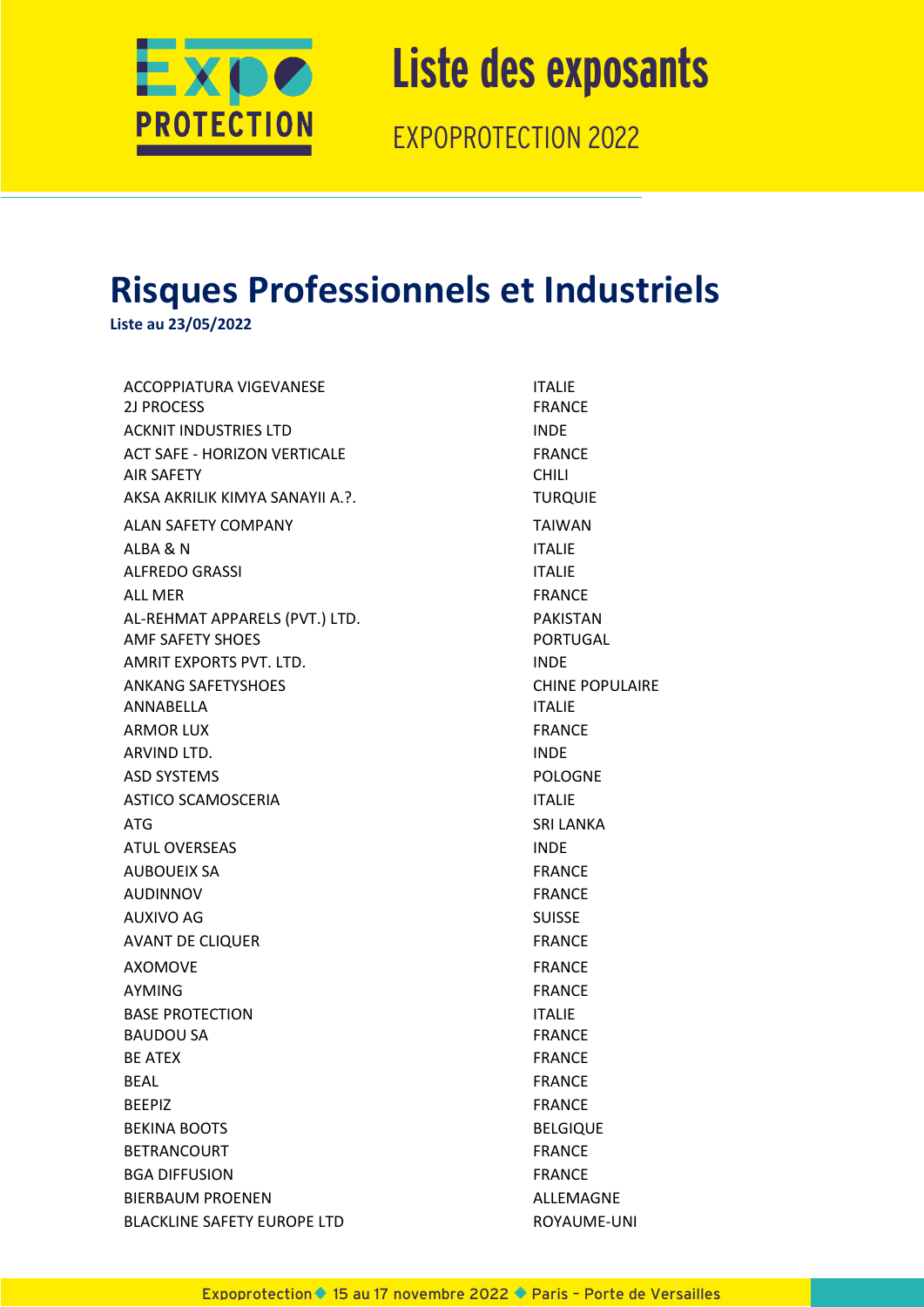

| <b>BLAKLADER</b>                               | <b>FRANCE</b>    |
|------------------------------------------------|------------------|
| <b>BLS SRL</b>                                 | <b>ITALIE</b>    |
| <b>BODERO GLOVES MFG</b>                       | <b>PAKISTAN</b>  |
| <b>BODYSENS</b>                                | <b>FRANCE</b>    |
| <b>BOLLE SAFETY</b>                            | <b>FRANCE</b>    |
| <b>BORDERSYSTEM</b>                            | <b>BELGIQUE</b>  |
| <b>BRADY</b>                                   | <b>FRANCE</b>    |
| <b>BSB GROUP</b>                               | <b>FRANCE</b>    |
| <b>BTL STEEL SRL</b>                           | <b>ITALIE</b>    |
| <b>BUGIS</b>                                   | <b>FRANCE</b>    |
| <b>BUREAU GDA - ETUDES</b>                     | <b>FRANCE</b>    |
| C.B.F. BALDUCCI S.P.A.                         | <b>ITALIE</b>    |
| CALZATURIFICIO 5BI BICAP                       | <b>ITALIE</b>    |
| CALZATURIFICIO PANDA SPORT                     | <b>ITALIE</b>    |
| <b>CARPENTER KNEE PADS</b>                     | <b>FRANCE</b>    |
| <b>CARRINGTON TEXTILES LTD</b>                 | <b>FRANCE</b>    |
| <b>CATU</b>                                    | <b>FRANCE</b>    |
| <b>CEDERROTH INDUSTRIAL PRODUCTS</b>           | <b>SUEDE</b>     |
| <b>CEPOVETT</b>                                | <b>FRANCE</b>    |
| CHAIN SAFELY CO LTD                            | <b>TAIWAN</b>    |
| CHATARD                                        | <b>FRANCE</b>    |
| <b>CLEANSPACE RESPIRATORS</b>                  | <b>AUSTRALIE</b> |
| <b>COBA EUROPE GMBH</b>                        | ROYAUME-UNI      |
| <b>CODUPAL</b>                                 | <b>FRANCE</b>    |
| <b>COFRA SRL</b>                               | <b>ITALIE</b>    |
| <b>CONCEPT BONNEMAILLE</b>                     | <b>FRANCE</b>    |
| <b>CONCORDIA TEXTILES</b>                      | <b>BELGIQUE</b>  |
| COVERGUARD                                     | <b>FRANCE</b>    |
| <b>CREDENCE GLOBAL</b>                         | <b>INDE</b>      |
| <b>CTC GROUPE</b>                              | <b>FRANCE</b>    |
| DAMART PRO                                     | <b>FRANCE</b>    |
| DASSY PROFESSIONAL WORKWEAR                    | <b>BELGIQUE</b>  |
| <b>DEFIBRION</b>                               | PAYS-BAS         |
| <b>DELTA PLUS</b>                              | <b>FRANCE</b>    |
| <b>DELUX INTERNATIONAL</b>                     | <b>INDE</b>      |
| DERMA - LEATHER COMERCIO E INDÚSTRIA DE PELES, | PORTUGAL         |
| S.A.                                           |                  |
| <b>DIADORA UTILITY</b>                         | <b>ITALIE</b>    |
| <b>DIFAC</b>                                   | <b>FRANCE</b>    |
| <b>DIKAMAR</b>                                 | <b>PORTUGAL</b>  |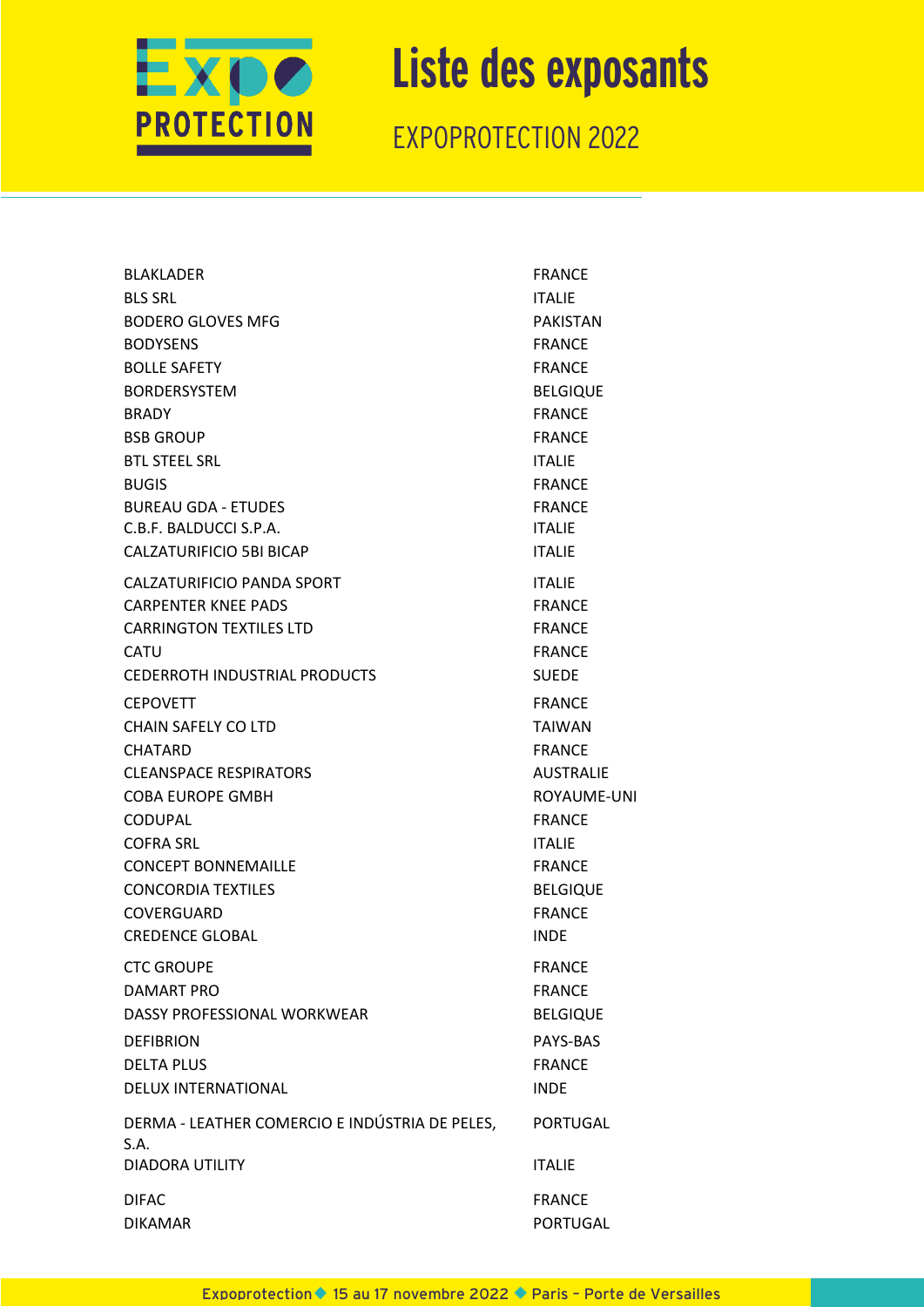

| <b>DIKE</b>                           | <b>ITALIE</b>     |
|---------------------------------------|-------------------|
| <b>DISTRISAFE</b>                     | <b>FRANCE</b>     |
| <b>DISTRISAFE</b>                     | <b>FRANCE</b>     |
| DIVISION ANATOMICOS SL - DIAN         | <b>ESPAGNE</b>    |
| DRÄGER FRANCE SAS                     | <b>FRANCE</b>     |
| DRY WALKER                            | <b>POLOGNE</b>    |
| DUNLOP PROTECTIVE FOOTWEAR            | PAYS-BAS          |
| <b>EJENDALS AB</b>                    | <b>SUEDE</b>      |
| <b>ELACHEM</b>                        | <b>ITALIE</b>     |
| <b>ELMETAL</b>                        | <b>POLOGNE</b>    |
| <b>ENGEL F</b>                        | <b>DANEMARK</b>   |
| EPAFLEX POLYURETHANES SPA             | <b>ITALIE</b>     |
| <b>EPI CENTER</b>                     | <b>FRANCE</b>     |
| <b>FRGODYNE</b>                       | <b>ETATS-UNIS</b> |
| <b>ESCULAPE SAS</b>                   | <b>FRANCE</b>     |
| <b>ESSILOR INTERNATIONAL</b>          | <b>FRANCE</b>     |
| <b>ETCHE SECURITE</b>                 | <b>FRANCE</b>     |
| <b>ETSCAF</b>                         | <b>FRANCE</b>     |
| EURO SAFETY GROUP OF COMPANIES        | <b>INDE</b>       |
| EUROPROTECT FRANCE                    | <b>FRANCE</b>     |
| EXENA SRL                             | <b>ITALIE</b>     |
| <b>F.S. CANDINO INDUSTRIES</b>        | <b>PAKISTAN</b>   |
| <b>FARMOR</b>                         | <b>FRANCE</b>     |
| <b>FHB HOHNE &amp; MISCHKE</b>        | ALLEMAGNE         |
| FINPROJECT S.P.A.                     | <b>ITALIE</b>     |
| <b>FRASSON SRL</b>                    | <b>ITALIE</b>     |
| <b>FTG SAFETY SHOES</b>               | <b>ITALIE</b>     |
| <b>FULLMARK SA</b>                    | <b>BELGIQUE</b>   |
| <b>GALILEE GMBH</b>                   | ALLEMAGNE         |
| GARSPORT                              | <b>ITALIE</b>     |
| <b>GASTON MILLE</b>                   | <b>FRANCE</b>     |
| <b>GIASCO SRL</b>                     | <b>ITALIE</b>     |
| <b>GLOVES N GLOVES</b>                | <b>PAKISTAN</b>   |
| <b>GLOVETECH SAFETY INDIA PVT LTD</b> | INDE              |
| <b>GOR FACTORY S.A.</b>               | <b>ESPAGNE</b>    |
| <b>GRAPHIC 49</b>                     | <b>FRANCE</b>     |
| <b>GREAT YO CO LTD</b>                | <b>TAIWAN</b>     |
| <b>GREATERMEN INDUSTRY</b>            | <b>PAKISTAN</b>   |
| <b>GRISPORT S P A</b>                 | <b>ITALIE</b>     |
| <b>GROUPE MULLIEZ FLORY</b>           | <b>FRANCE</b>     |
| <b>GROUPE RG</b>                      | <b>FRANCE</b>     |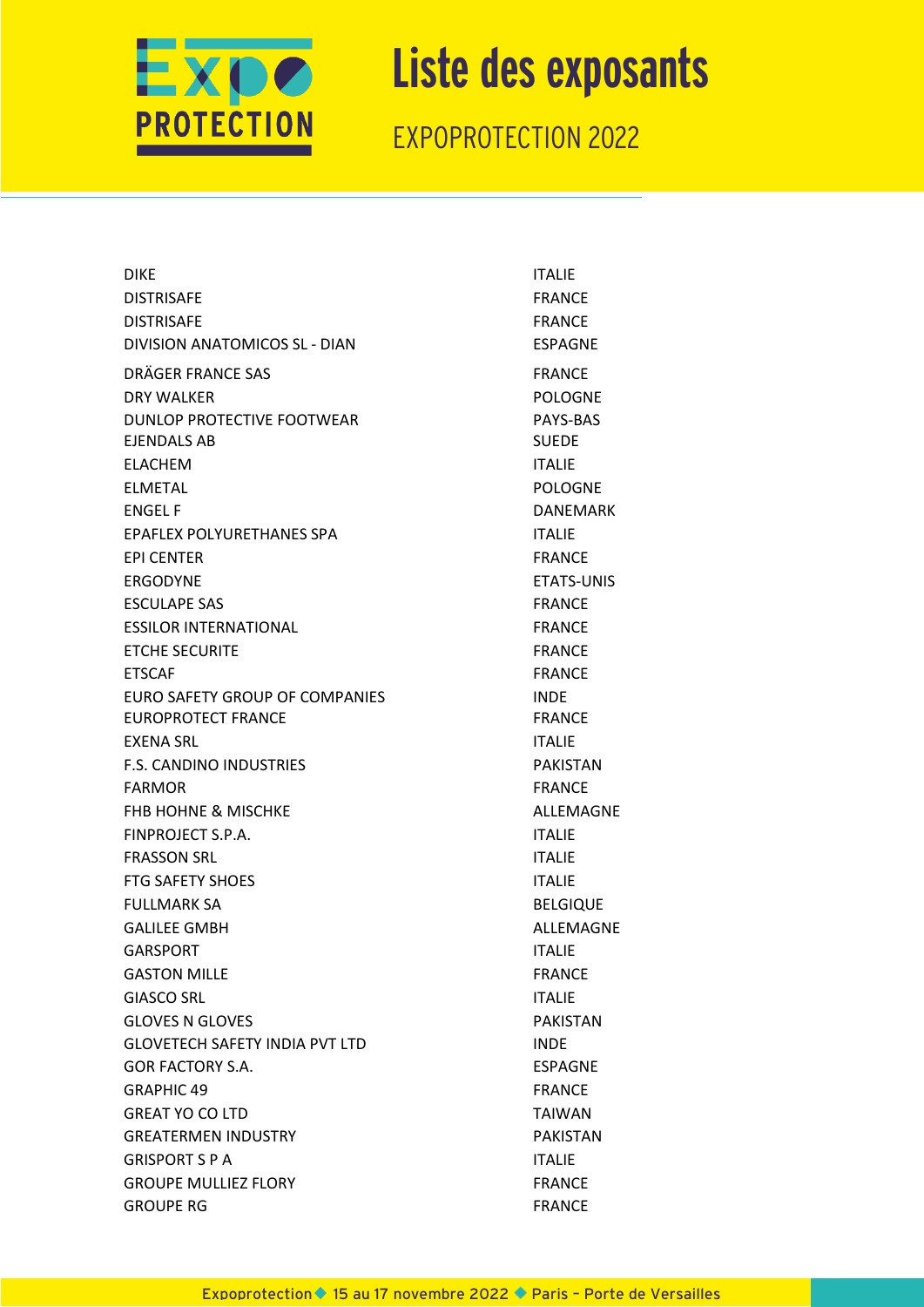

| <b>GRUPPO MECCANICHE LUCIANI</b>                        | <b>ITALIE</b>          |
|---------------------------------------------------------|------------------------|
| GS1 FRANCE                                              | <b>FRANCE</b>          |
| GÜLIPEK TECH                                            | <b>TURQUIE</b>         |
| <b>GUYARD SA</b>                                        | <b>FRANCE</b>          |
| GVS FILTER TECHNOLOGY                                   | ROYAUME-UNI            |
| HAIX GROUP                                              | ALLEMAGNE              |
| HEROCK WORKWEAR                                         | <b>BELGIQUE</b>        |
| HIGH BEST SAFETY PROTECTIVE SUPPLIES COMPANY<br>LIMITED | <b>HONG KONG</b>       |
| HJ LITE                                                 | <b>COREE DU SUD</b>    |
| HONEYWELL SAFETY PRODUCTS EUROPE                        | <b>FRANCE</b>          |
| IDEE COCCO ITALIA SRL                                   | <b>ITALIE</b>          |
| IEV-RONDY IMPORT EXPORT DE VELAY                        | <b>FRANCE</b>          |
| INDUSTRIAL SCIENTIFIC                                   | <b>FRANCE</b>          |
| INDUSTRIAL STARTER SPA                                  | <b>ITALIE</b>          |
| INDUTEX SPA                                             | <b>ITALIE</b>          |
| <b>INFIELD SAFETY SARL</b>                              | <b>FRANCE</b>          |
| INTERSAFE                                               | <b>FRANCE</b>          |
| IRC SPA                                                 | <b>ITALIE</b>          |
| J.SCOUT SPORTS                                          | <b>PAKISTAN</b>        |
| JALLATTE - AIMONT                                       | <b>FRANCE</b>          |
| JAMES & NICHOLSON                                       | <b>FRANCE</b>          |
| JAPET MEDICAL                                           | <b>FRANCE</b>          |
| <b>JB INTERNATIONAL</b>                                 | <b>INDE</b>            |
| JIAN HUAERXIN SHOES CO.,LTD.                            | <b>CHINE POPULAIRE</b> |
| <b>JSP SAFETY</b>                                       | <b>FRANCE</b>          |
| JUBA GLOVES                                             | <b>ESPAGNE</b>         |
| JUNG GUMMITECHNIK                                       | ALLEMAGNE              |
| KA CHUN GARMENT                                         | <b>CHINE POPULAIRE</b> |
| KARIBAN - TOXTEX GROUP                                  | <b>FRANCE</b>          |
| KASK                                                    | <b>ITALIE</b>          |
| KENIMA CO LTD                                           | <b>COREE DU SUD</b>    |
| KERMEL                                                  | <b>FRANCE</b>          |
| KIPLAY                                                  | <b>FRANCE</b>          |
| KLOPMAN INTERNATIONAL SRL                               | <b>ITALIE</b>          |
| KOLMI-HOPEN                                             | <b>FRANCE</b>          |
| KONG - S.P.A                                            | <b>ITALIE</b>          |
| <b>KRATOS SAFETY</b>                                    | <b>FRANCE</b>          |
| LA SIGNALISATION INDUSTRIELLE                           | <b>FRANCE</b>          |
| <b>LABORATOIRES PREVOR</b>                              | <b>FRANCE</b>          |
| LEATHERTEX                                              | <b>PAKISTAN</b>        |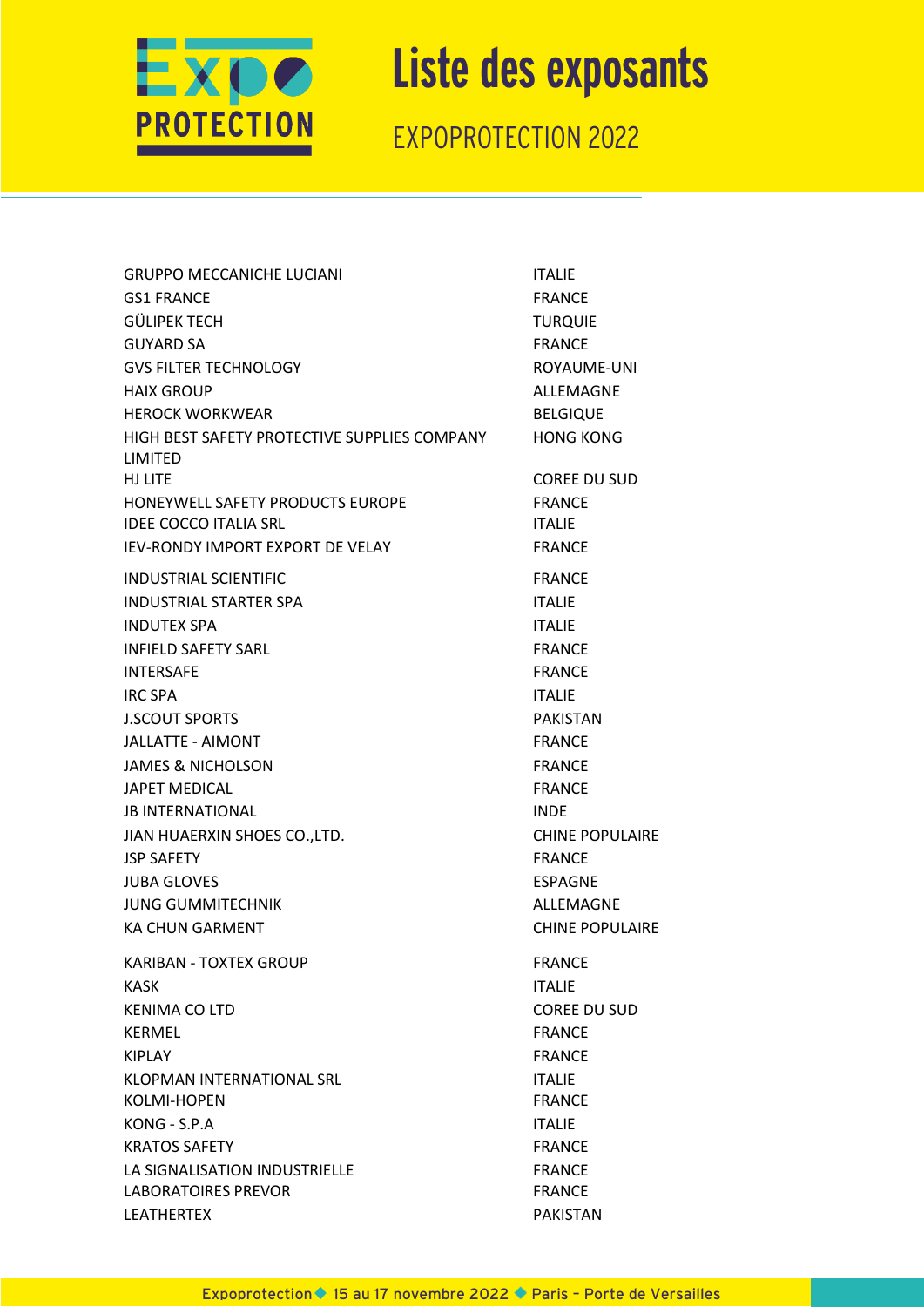

| <b>LEBEURRE SAS</b>                                      | <b>FRANCE</b>              |
|----------------------------------------------------------|----------------------------|
| LEBON PROTECTION INDUSTRIELLE                            | <b>FRANCE</b>              |
| LEBORGNE                                                 | <b>FRANCE</b>              |
| <b>LEMAITRE SECURITE</b>                                 | <b>FRANCE</b>              |
| <b>LENARD BCN SL</b>                                     | <b>ESPAGNE</b>             |
| LOXY                                                     | <b>NORVEGE</b>             |
| LUG EUROPA                                               | <b>FRANCE</b>              |
| MA.CRI. SRL                                              | <b>ITALIE</b>              |
| <b>MABEO INDUSTRIES</b>                                  | <b>FRANCE</b>              |
| MAGNETA                                                  | <b>FRANCE</b>              |
| <b>MAHAVIR SPINFAB</b>                                   | <b>INDE</b>                |
| MALINA - SAFETY S.R.O.                                   | <b>REPUBLIQUE TCHEQUE</b>  |
| MALLCOM                                                  | <b>INDE</b>                |
| <b>MAPA PROFESSIONAL</b>                                 | <b>FRANCE</b>              |
| MARCA                                                    | <b>ESPAGNE</b>             |
| <b>MARINA TEXTIL</b>                                     | ESPAGNE                    |
| <b>MARTOR</b>                                            | <b>FRANCE</b>              |
| <b>MASCOT INTERNATIONAL</b>                              | <b>FRANCE</b>              |
| <b>MASTER TEXTILE MILLS</b>                              | <b>PAKISTAN</b>            |
| <b>MATISEC</b>                                           | <b>FRANCE</b>              |
| <b>MAVINSA</b>                                           | ESPAGNE                    |
| <b>MAXLAND WORKWEAR</b>                                  | <b>TAIWAN</b>              |
| <b>MEDTECS CORP</b>                                      | <b>TAIWAN</b>              |
| <b>MEKAP</b>                                             | <b>TURQUIE</b>             |
| MICROBRIDGE CO LTD                                       | <b>CHINE POPULAIRE</b>     |
| <b>MILLIKEN &amp; COMPANY</b>                            | <b>ETATS-UNIS</b>          |
| <b>MOLDEX METRIC</b>                                     | <b>FRANCE</b>              |
| <b>MOOVENCY</b>                                          | <b>FRANCE</b>              |
| <b>MORON GROUP</b>                                       | <b>ESPAGNE</b>             |
| <b>MOTEN TECHNOLOGIES</b>                                | <b>FRANCE</b>              |
| MSA THE SAFETY COMPANY                                   | <b>FRANCE</b>              |
| <b>MUNIR TANNERS</b>                                     | <b>PAKISTAN</b>            |
| <b>MURE ET PEYROT</b>                                    | <b>FRANCE</b>              |
| NATIONAL FACTORY FOR SAFETY AND SECURITY<br>PRODUCTS LLC | <b>EMIRATS ARABES UNIS</b> |
| NEO FORMA / OSTEO ENTREPRISE                             | <b>FRANCE</b>              |
| <b>NEOFEU</b>                                            | <b>FRANCE</b>              |
| NITRAS SAFETY PRODUCTS                                   | ALLEMAGNE                  |
| NIZAM SONS PVT LTD                                       | <b>PAKISTAN</b>            |
| NOUVELLE SOCIETE NABAD                                   | <b>FRANCE</b>              |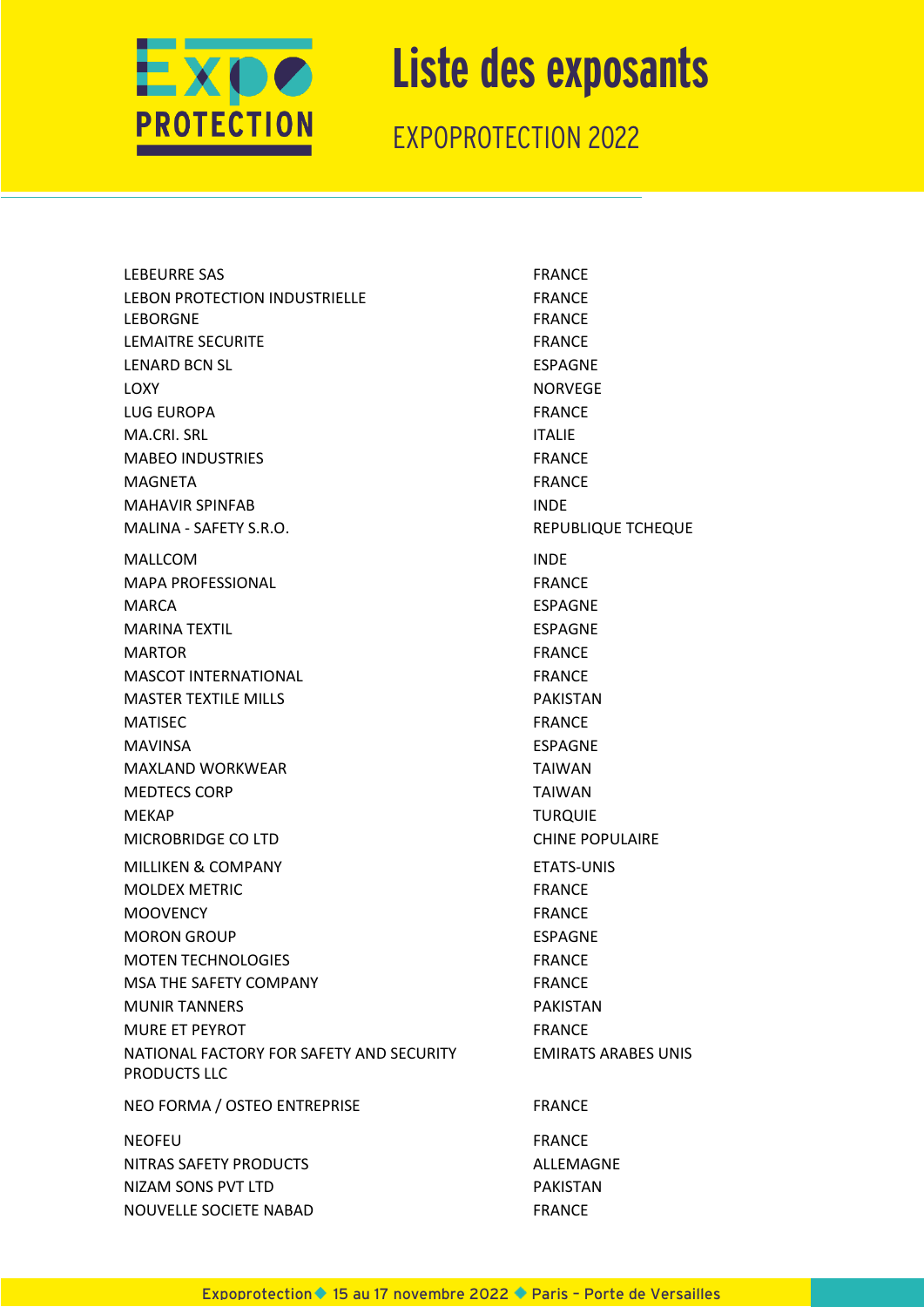

| <b>NOVAP</b>                      | <b>FRANCE</b>     |
|-----------------------------------|-------------------|
| NOV'IN                            | <b>FRANCE</b>     |
| NUWA FIT CO., LTD.                | <b>TAIWAN</b>     |
| OBERON                            | <b>ETATS-UNIS</b> |
| <b>OPTREL AG</b>                  | <b>SUISSE</b>     |
| ORIGINAL BUFF SA                  | <b>ESPAGNE</b>    |
| OSHATOES                          | CANADA            |
| <b>OURAD SAFETY CO. LTD</b>       | <b>TAIWAN</b>     |
| P <sub>2L</sub>                   | <b>FRANCE</b>     |
| PAN TAIWAN ENTERPRISE CO LTD      | <b>TAIWAN</b>     |
| <b>PANTHER SAFETY</b>             | <b>ITALIE</b>     |
| PARADE                            | <b>FRANCE</b>     |
| PAT SAFETY CO., LTD.              | <b>TAIWAN</b>     |
| PAULSON INTERNATIONAL GMBH        | ALLEMAGNE         |
| <b>PAYPER</b>                     | <b>ITALIE</b>     |
| PELI PRODUCTS FRANCE              | <b>FRANCE</b>     |
| <b>PERCKO</b>                     | <b>FRANCE</b>     |
| PETZL DISTRIBUTION                | <b>FRANCE</b>     |
| PEZZOL INDUSTRIES SRL             | <b>ITALIE</b>     |
| <b>PHYSIODERM</b>                 | ALLEMAGNE         |
| PIP EUROPE INC                    | ETATS-UNIS        |
| PLUM SAFETY                       | <b>DANEMARK</b>   |
| <b>POLARTEC</b>                   | <b>ETATS-UNIS</b> |
| POLISON CORPORATION / BLUE EAGLE  | <b>TAIWAN</b>     |
| PORTWEST CLOTHING LTD             | <b>IRLANDE</b>    |
| <b>PREVANCE</b>                   | <b>FRANCE</b>     |
| PREVENTEO - SOLUTIONS LOGICIELLES | <b>FRANCE</b>     |
| PROBECK INTERNATIONAL             | <b>PAKISTAN</b>   |
| PRODUCTOS CLIMAX S.A              | <b>ESPAGNE</b>    |
| PROFESSIONAL WATERPROOF CLOTHING  | <b>POLOGNE</b>    |
| <b>PROTEKT</b>                    | <b>POLOGNE</b>    |
| PUMA SAFETY / ALBATROS            | ALLEMAGNE         |
| <b>PUREFLO</b>                    | ROYAUME-UNI       |
| QS SAFETY LUXEMBOURG              | <b>LUXEMBOURG</b> |
| <b>QUARKS SAFETY</b>              | <b>FRANCE</b>     |
| <b>QUICK FDS</b>                  | <b>FRANCE</b>     |
| <b>R.P.COMTRADE PVT LTD-</b>      | <b>INDE</b>       |
| <b>REEBOK WORK</b>                | <b>ETATS-UNIS</b> |
| <b>REFLEX OSTEO</b>               | <b>FRANCE</b>     |
| <b>REGAIN</b>                     | <b>FRANCE</b>     |
| <b>REVERTO</b>                    | <b>FRANCE</b>     |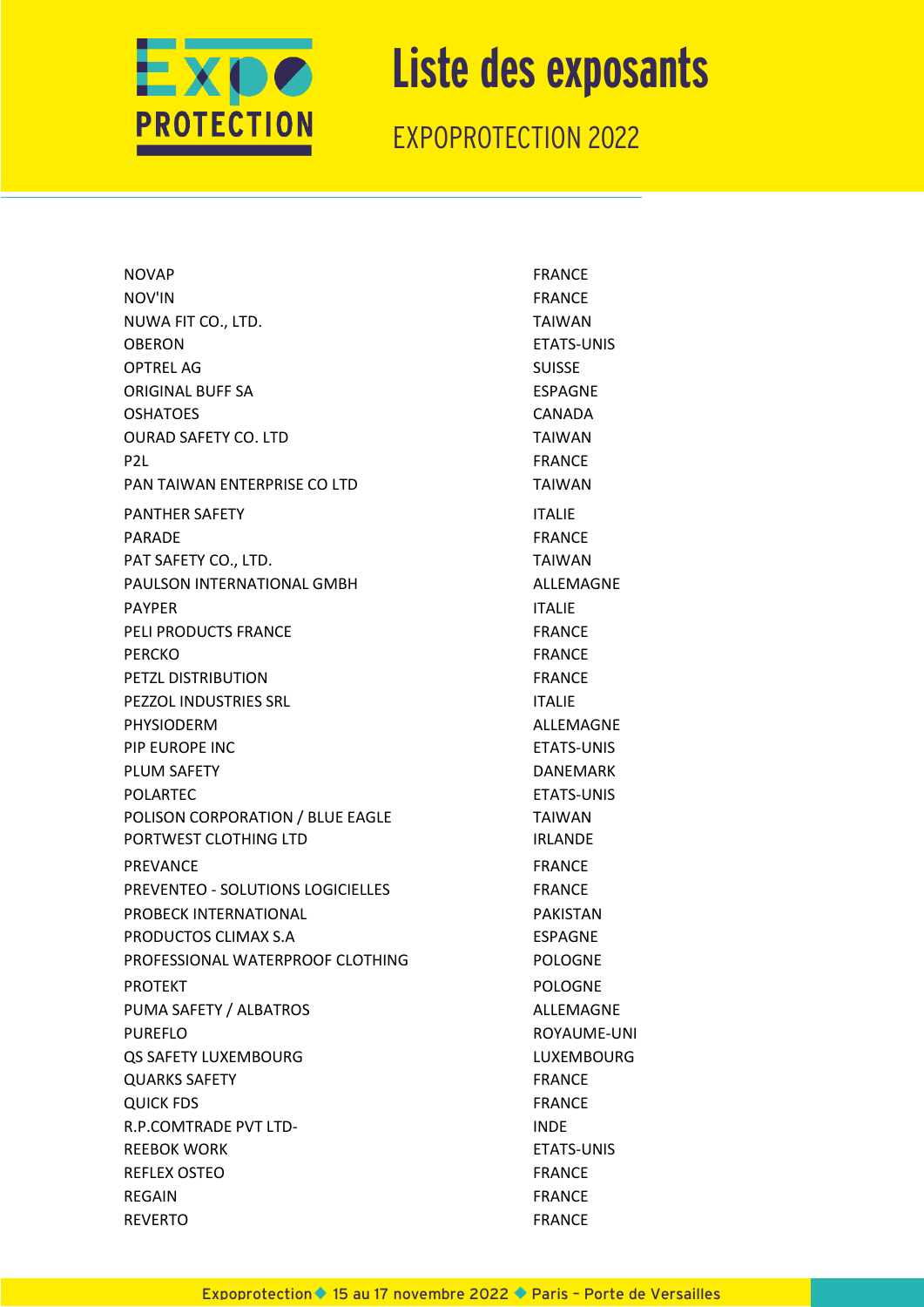

| ROFINOR TËXTEIS LDA                                  | <b>PORTUGAL</b> |
|------------------------------------------------------|-----------------|
| SABOO COTSPIN PVT LTD                                | <b>INDE</b>     |
| SAFEHEAR                                             | <b>FRANCE</b>   |
| SAFETY JOGGER                                        | <b>BELGIQUE</b> |
| SAFIT SRL                                            | <b>ITALIE</b>   |
| SANITA FOOTWEAR                                      | <b>DANEMARK</b> |
| SARENA DYEING FINISHING & APPAREL LAHORE<br>PAKISTAN | <b>PAKISTAN</b> |
| SASSI                                                | <b>FRANCE</b>   |
| SATAB INDUSTRY                                       | <b>FRANCE</b>   |
| SCHILLER FRANCE                                      | <b>FRANCE</b>   |
| SCIMITAR INTERNATIONAL                               | <b>PAKISTAN</b> |
| SECURETEC FRANCE SARL                                | <b>FRANCE</b>   |
| <b>SECURIGAZ DOUCHES</b>                             | <b>FRANCE</b>   |
| SEGETEX - EIF                                        | <b>FRANCE</b>   |
| <b>SHOES FOR CREWS</b>                               | <b>IRLANDE</b>  |
| SHU GIE INDUSTRIAL CO., LTD.                         | <b>TAIWAN</b>   |
| SINGER FRERES                                        | <b>FRANCE</b>   |
| SIOEN NV                                             | <b>BELGIQUE</b> |
| SIR SAFETY SYSTEM SPA                                | <b>ITALIE</b>   |
| <b>SIXTON</b>                                        | <b>ITALIE</b>   |
| SOKIEN BY GREEN IT ADDICT                            | <b>FRANCE</b>   |
| SOLEHRE BROTHERS INDUSTRIES                          | <b>PAKISTAN</b> |
| SOLIDUR                                              | <b>FRANCE</b>   |
| SOLOINVEST SAS                                       | <b>FRANCE</b>   |
| SPASCIANI SPA                                        | <b>FRANCE</b>   |
| STREAMLIGHT INC                                      | ETATS-UNIS      |
| SUNDSTROM                                            | <b>FRANCE</b>   |
| SUPERMAX HEALTHCARE LIMITED                          | ROYAUME-UNI     |
| <b>SWS WORKWEAR</b>                                  | PORTUGAL        |
| T2S                                                  | <b>FRANCE</b>   |
| TAIWAN TEXTILE FEDERATION                            | <b>TAIWAN</b>   |
| TALUX - ESTEX                                        | <b>FRANCE</b>   |
| <b>TANNERIES PECHDO</b>                              | <b>FRANCE</b>   |
| TDV INDUSTRIES                                       | <b>FRANCE</b>   |
| TECHNICUT SAS                                        | <b>FRANCE</b>   |
| TECHTRONIC INDUSTRIES FRANCE SAS                     | <b>FRANCE</b>   |
| TELEVEND                                             | <b>CROATIE</b>  |
| TENTE SAS                                            | <b>FRANCE</b>   |
| TEXTIL SANTANDERINA S.A                              | <b>ESPAGNE</b>  |
| <b>OLAIT</b>                                         | PORTUGAL        |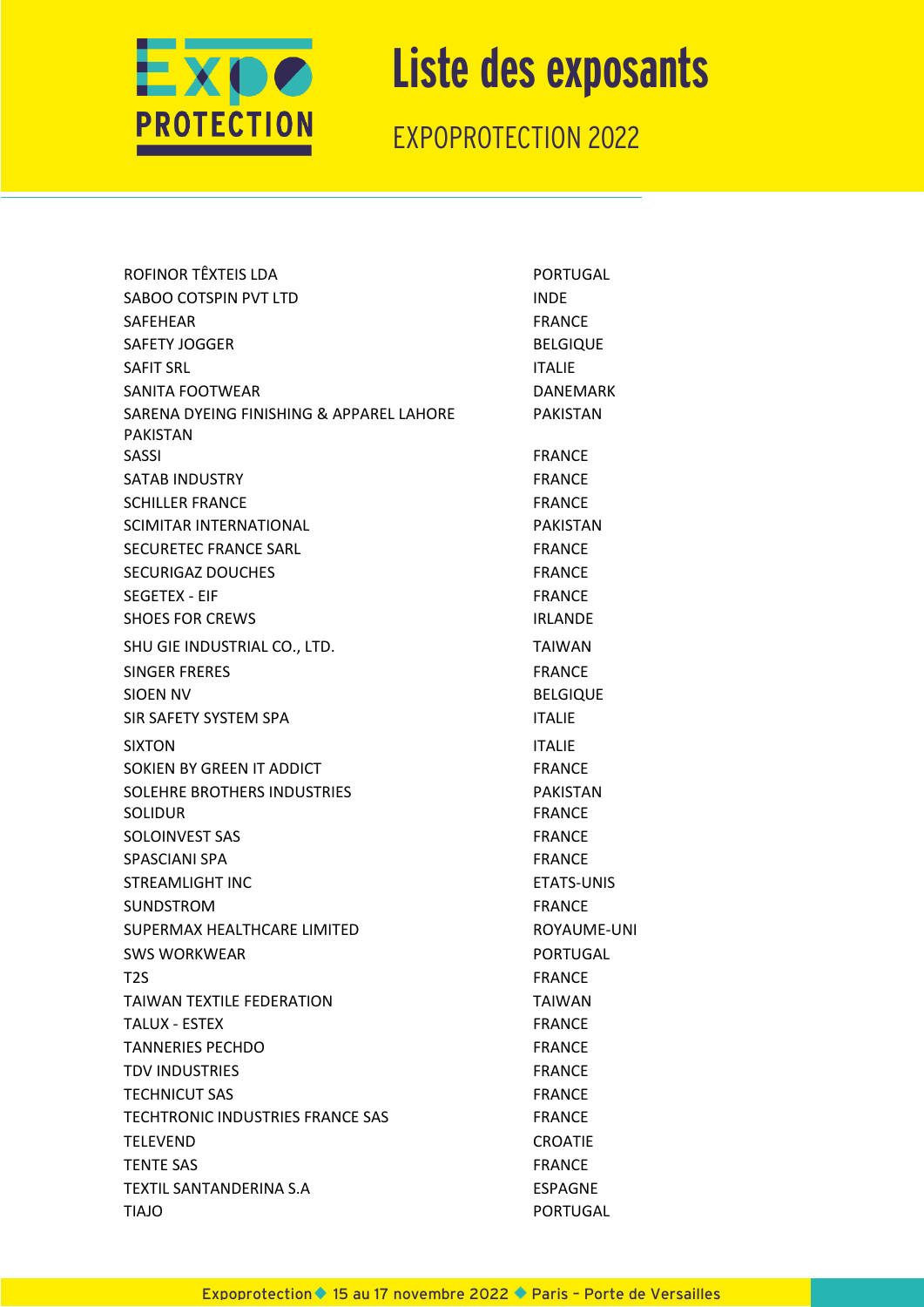

EXPOPROTECTION 2022

| <b>TILSATEC LIMITED</b>             | ROYAUME-UNI            |
|-------------------------------------|------------------------|
| TOYOBO CHEMICALS EUROPE GMBH        | <b>ALLEMAGNE</b>       |
| <b>TREESCO</b>                      | <b>FRANCE</b>          |
| <b>TRIAX</b>                        | <b>FRANCE</b>          |
| <b>U GROUP</b>                      | <b>ITALIE</b>          |
| <b>UFO ITALIA SPA</b>               | <b>ITALIE</b>          |
| <b>UNIFORMES GARY'S</b>             | <b>ESPAGNE</b>         |
| <b>UNIVET</b>                       | <b>FRANCE</b>          |
| <b>UNIWORK</b>                      | <b>ITALIE</b>          |
| <b>UVEX HECKEL</b>                  | <b>FRANCE</b>          |
| <b>VALMY</b>                        | <b>FRANCE</b>          |
| <b>VBI INSPIRE PROTECTION</b>       | <b>FRANCE</b>          |
| VELILLA CONFECCION INDUSTRIAL SA.   | <b>ESPAGNE</b>         |
| VÊTEMENTS DE LA VALLEE DE LA SEE    | <b>FRANCE</b>          |
| <b>VICTOIRE ET COMPAGNIE</b>        | <b>FRANCE</b>          |
| <b>VISO</b>                         | <b>FRANCE</b>          |
| <b>WARYME</b>                       | <b>FRANCE</b>          |
| <b>WESTEX BY MILLIKEN</b>           | <b>ETATS-UNIS</b>      |
| <b>WHOLESAFETY GROUP</b>            | <b>ITALIE</b>          |
| WIDEPLUS INTERNATIONAL CO LTD       | <b>TAIWAN</b>          |
| <b>WOCKSHOES</b>                    | <b>PORTUGAL</b>        |
| <b>WONDER GRIP</b>                  | <b>FRANCE</b>          |
| <b>WUITHOM</b>                      | <b>FRANCE</b>          |
| <b>YKK FRANCE</b>                   | <b>FRANCE</b>          |
| YONGKANG SAIFUTE INDUSTRICAL CO LTD | <b>CHINE POPULAIRE</b> |
| <b>YSL - YESHILI NEW MATERIALS</b>  | <b>CHINE POPULAIRE</b> |
| <b>ZENLAP</b>                       | <b>CHYPRE</b>          |
| <b>ZOLL MEDICAL</b>                 | <b>FRANCE</b>          |
|                                     |                        |

#### **RISQUES MALVEILLANCE ET INCENDIE**

#### **LISTE AU 23/05/2022**

ACIC BELGIQUE ACIE AUTOMATISME FRANCE 2N TELEKOMUNIKACE REPUBLIQUE TCHEQUE ACTIA TELECOM **FRANCE**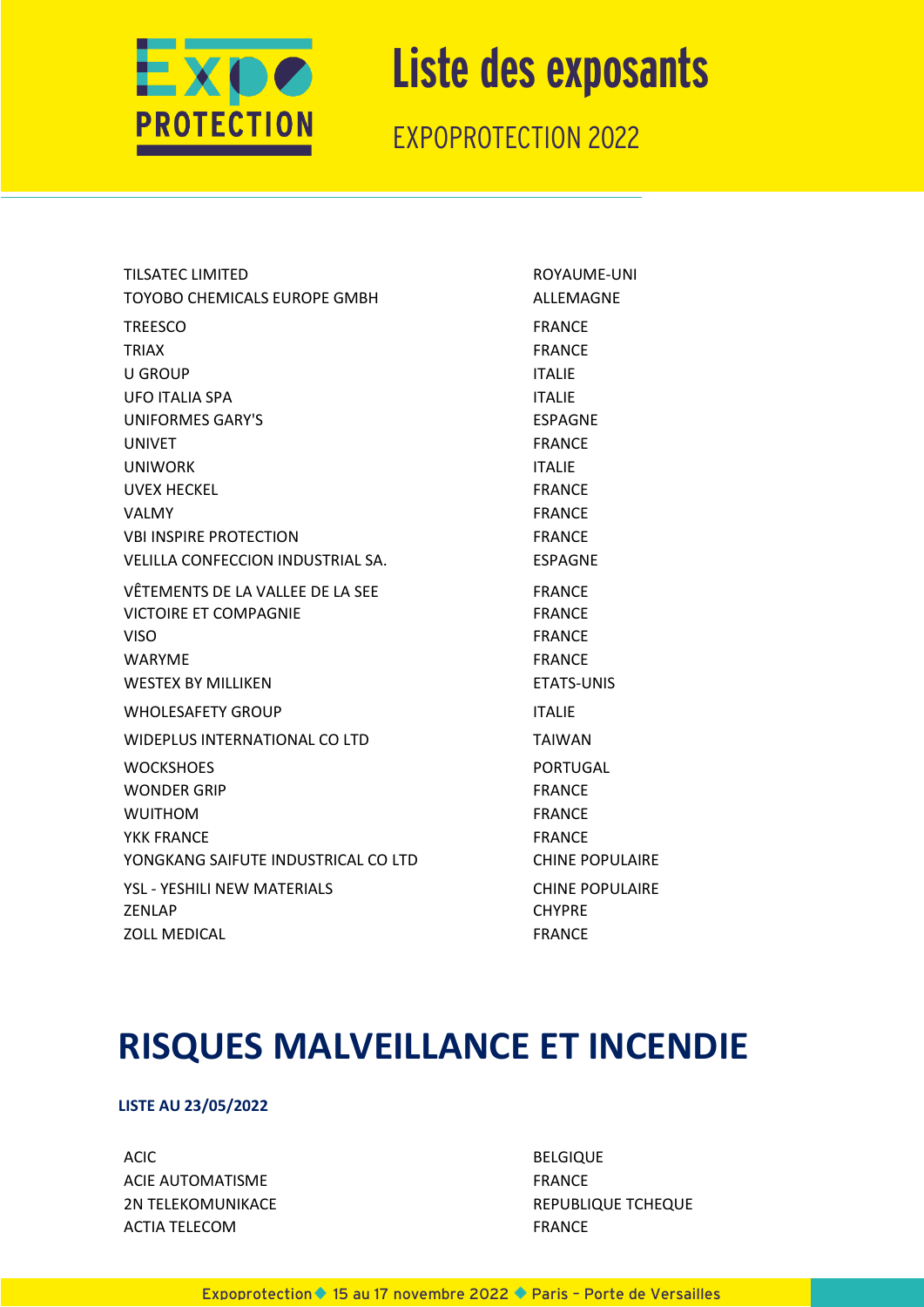

EXPOPROTECTION 2022

ADDONXPERT FRANCE AE&T FRANCE AJAX EMIRATS ARABES UNIS AKUVOX CHINE POPULAIRE ALKO DEVELOPPEMENT FRANCE ARD FRANCE ASH NETWORK FRANCE ASSA ABLOY **FRANCE** ATLS FRANCE AUDIO FILS FRANCE AVIGILON **ROYAUME-UNI** AVS ELECTRONICS SPA ITALIE AXENDIS FRANCE AXIANS RESEAUX MOBILES PRIVES FRANCE AZUR SOFT FRANCE BANDIT FRANCE **FRANCE** BEAURAIN DISTRIBUTION FRANCE BIOSITE SYSTEMS **ROYAUME-UNI** BLUETEK FRANCE BODET SOFTWARE FRANCE BOLLORE PROTECTION FRANCE BY DEMES FRANCE ESPAGNE CAME FRANCE **FRANCE FRANCE** CAMSHOP.FR FRANCE CASD FRANCE CASTEL SA FRANCE CCF **FRANCE** CEGELEC DEFENSE FRANCE CEIA INTERNATIONAL **FRANCE** CES-GRUPPE ALLEMAGNE CHRONOPILES FRANCE COFFRES FORTS FORESTIER FRANCE CONSTRUCTIONS ELECTRIQUES RV FRANCE CORDIA FRANCE CREATIONS D. GUIDOTTI FRANCE CRICO ENGINEERING BELGIQUE DAHUA TECHNOLOGY FRANCE FRANCE DAITEM FRANCE DEDRONE GMBH ALLEMAGNE DENY SECURITY FRANCE DESAUTEL SA PROTECTION INCENDIE FRANCE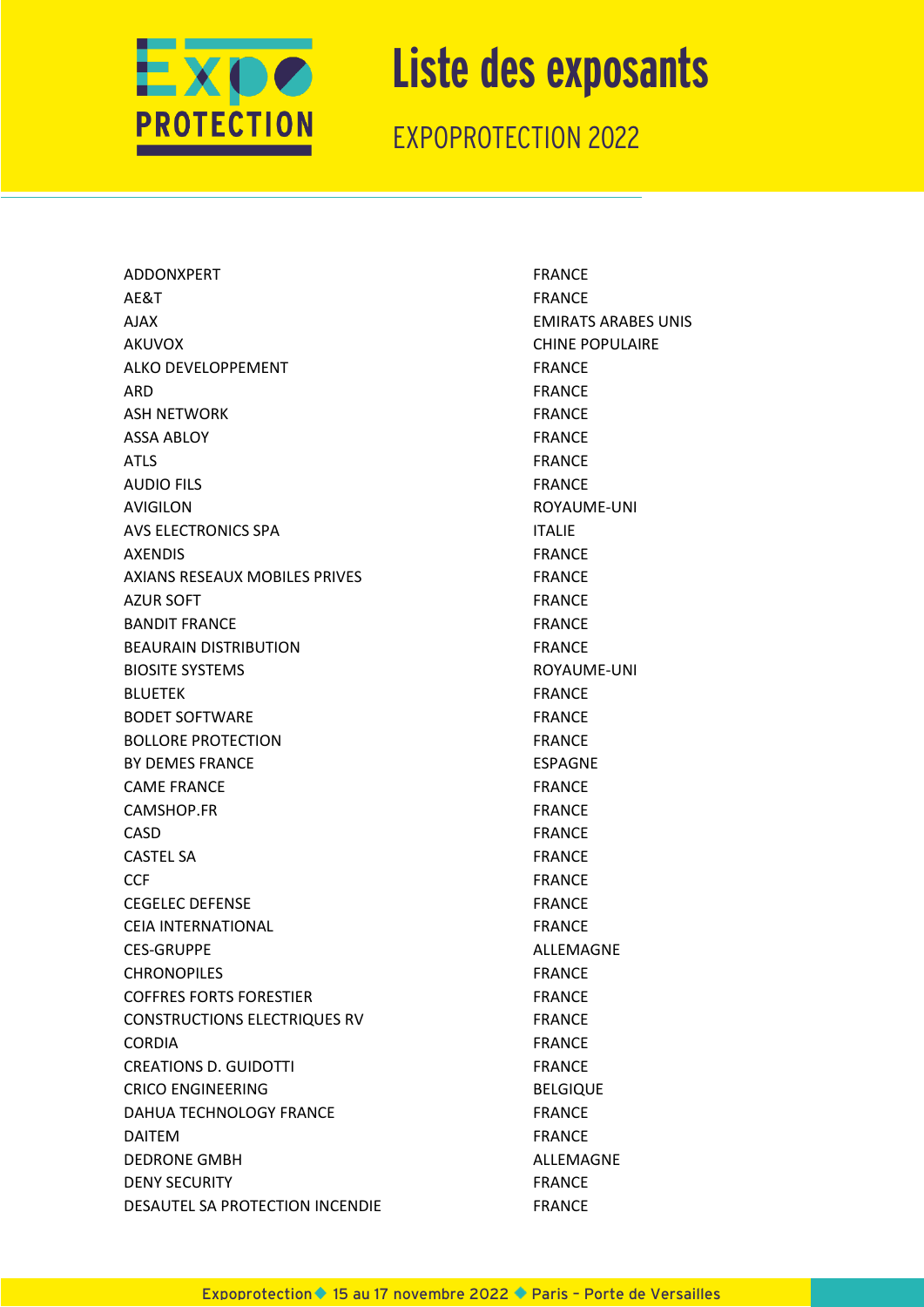

| <b>DIGIFORT</b>                    | <b>FRANCE</b>  |
|------------------------------------|----------------|
| <b>DOEMO</b>                       | <b>FRANCE</b>  |
| <b>DORLET FRANCE</b>               | <b>FRANCE</b>  |
| <b>EAGLE EYE NETWORKS</b>          | PAYS-BAS       |
| <b>ECOS SYSTEMS</b>                | <b>FRANCE</b>  |
| ELMDENE INTERNATIONAL              | ROYAUME-UNI    |
| <b>ENTELEC CONTROL SYSTEMS</b>     | <b>FRANCE</b>  |
| <b>EUROFEU</b>                     | <b>FRANCE</b>  |
| <b>EVITECH</b>                     | <b>FRANCE</b>  |
| <b>EXAVISION</b>                   | <b>FRANCE</b>  |
| F24                                | <b>FRANCE</b>  |
| FDI MATELEC                        | <b>FRANCE</b>  |
| <b>FEBUS OPTICS</b>                | <b>FRANCE</b>  |
| <b>FERMETURES GROOM</b>            | <b>FRANCE</b>  |
| <b>FERRIMAX FRANCE</b>             | <b>ESPAGNE</b> |
| <b>FICHET GROUP</b>                | <b>FRANCE</b>  |
| <b>FINSECUR</b>                    | <b>FRANCE</b>  |
| <b>FRANCOFA-EURODIS</b>            | <b>FRANCE</b>  |
| <b>FRONTIER PITTS FRANCE</b>       | <b>FRANCE</b>  |
| GENETEC                            | <b>FRANCE</b>  |
| <b>GRENKE LOCATION SAS</b>         | <b>FRANCE</b>  |
| HANWHA TECHWIN EUROPE LTD          | <b>FRANCE</b>  |
| <b>HEROPOLIS</b>                   | <b>FRANCE</b>  |
| <b>HEURE ET CONTROLE</b>           | <b>FRANCE</b>  |
| <b>HGH SYSTEMES INFRAROUGES</b>    | <b>FRANCE</b>  |
| HIKVISION FRANCE                   | <b>FRANCE</b>  |
| HTDS (HI TECH DETECTION SYSTEMS)   | <b>FRANCE</b>  |
| <b>ICOM FRANCE</b>                 | <b>FRANCE</b>  |
| <b>ID3 TECHNOLOGIES</b>            | <b>FRANCE</b>  |
| <b>IFOTEC</b>                      | <b>FRANCE</b>  |
| <b>INSYS MICROELECTRONICS GMBH</b> | ALLEMAGNE      |
| I-PRO EMEA B.V.                    | <b>FRANCE</b>  |
| <b>IZYX SYSTEMS</b>                | <b>FRANCE</b>  |
| JONESCO                            | <b>FRANCE</b>  |
| <b>KSENIA SECURITY SRL</b>         | <b>ITALIE</b>  |
| LA BARRIERE AUTOMATIQUE            | <b>FRANCE</b>  |
| LACHOUETTE - SAS LS 11             | <b>FRANCE</b>  |
| <b>LEOCH FRANCE</b>                | <b>FRANCE</b>  |
| LOKOD                              | <b>FRANCE</b>  |
| <b>MATECH ELECTRONIQUE</b>         | <b>FRANCE</b>  |
| MCL                                | <b>FRANCE</b>  |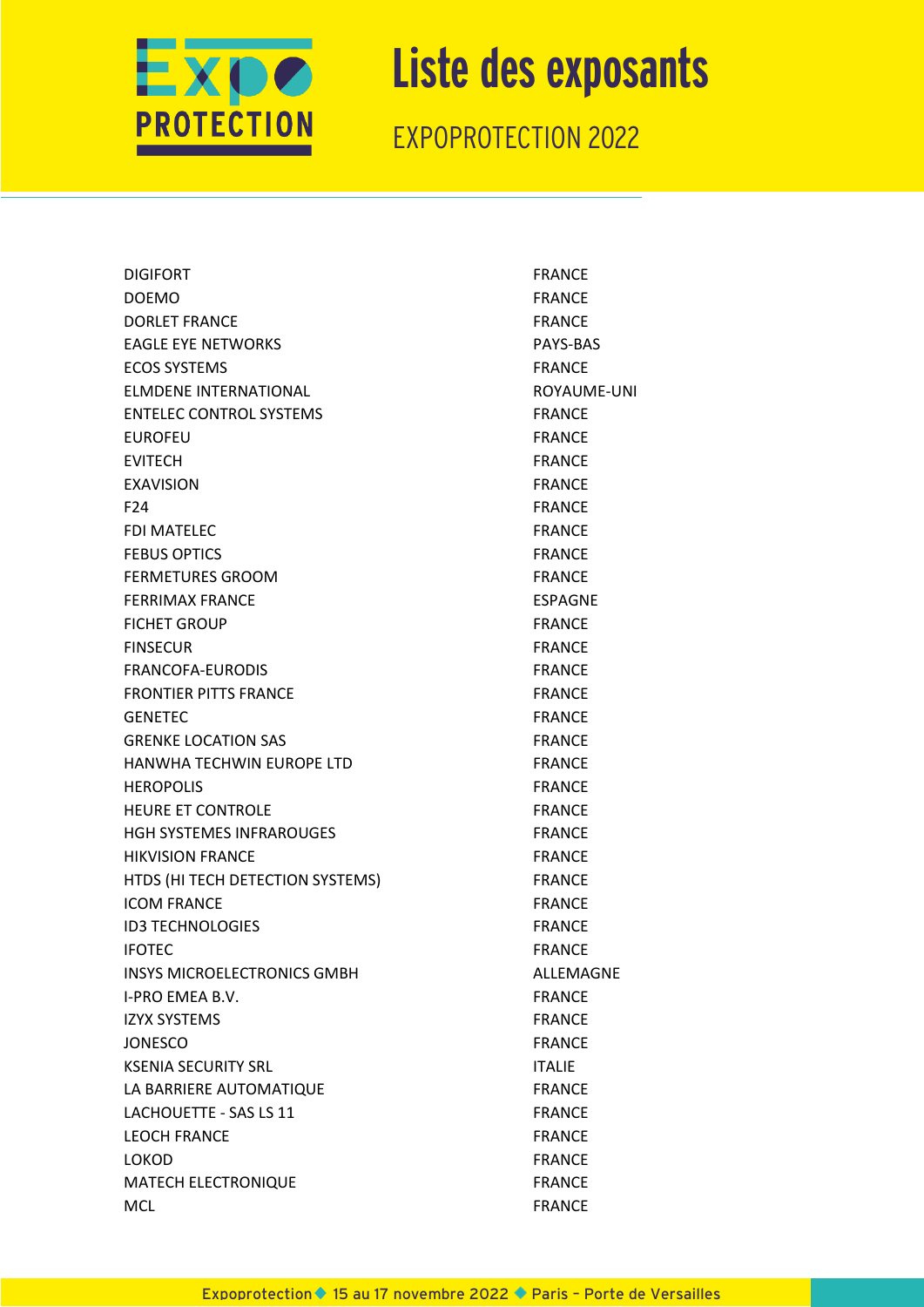

EXPOPROTECTION 2022

MOBIAK SA GRECE MWS FRANCE MY KEEPER FRANCE NEDAP FRANCE FRANCE NEOVIGIE **FRANCE** NEUTRONIC **FRANCE** NOGEMA INGENIERIE FRANCE POWER SAINTS LTD **CHINE POPULAIRE** PRODATEC FRANCE PROTECT FRANCE FRANCE PRYSM FRANCE PULSAR PULSAR PULSAR PULSAR PULSAR PULSAR PULSAR PULSAR PULSAR PULSAR PULSAR PULSAR PULSAR PULSAR PULSAR PULSAR RESIDEO ROYAUME-UNI RETEKS FRANCE RFID LABS FRANCE ROT **FRANCE** R-PONS FRANCE SALTO SYSTEM FRANCE FRANCE SECURE SYSTEMS SERVICES (EVOLYNX) FRANCE SECURITAS FRANCE FRANCE SEEK-ONE FRANCE SENSTAR, CORPORATION CANADA SERPE FRANCE SIMONSVOSS TECHNOLOGIES AG ALLEMAGNE SINALUX PORTUGAL SIPLAN FRANCE SMARTSD FRANCE SPP PUMPS FRANCE FRANCE STID FRANCE STIM FRANCE SUPREMA INC FRANCE SWISSPHONE **SWISSPHONE** SYNCHRONIC **EXAMPLE 1999** FRANCE SYSNAV FRANCE T2I TELECOM FRANCE TEVAH CONSULTING FRANCE TRACKFORCE **FRANCE** TRAKA ASSA ABLOY **FRANCE** TWO-I FRANCE UHLMANN & ZACHER ALLEMAGNE UNV DIGITAL TECHNOLOGIES COMPANY LIMITED CHINE POPULAIRE